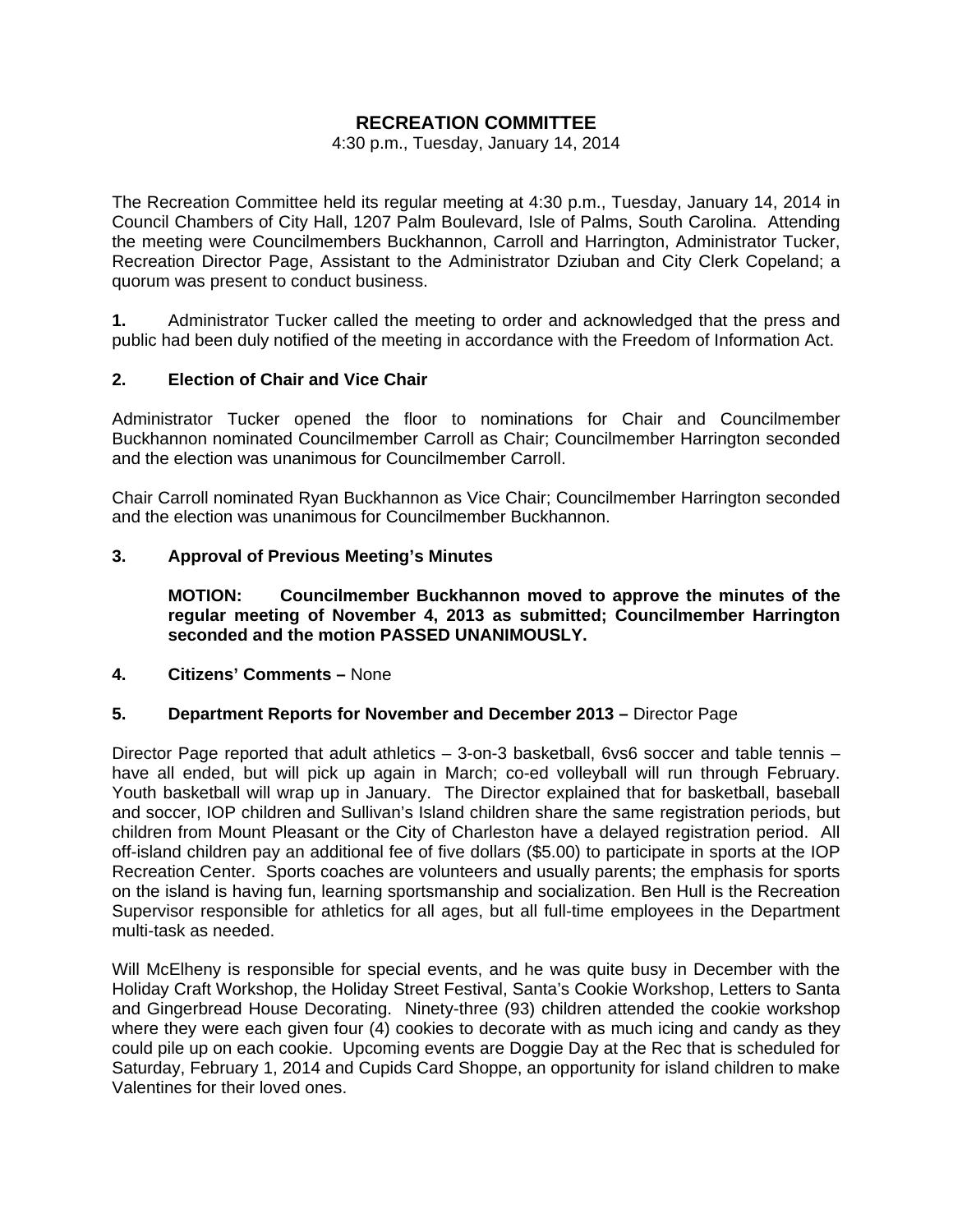Recreation Committee January 14, 2014 Page 2 of 4

Assistant Director Karrie Ferrell is responsible for programs and classes at the Recreation Center; some of the most successful ones are related to fitness and wellness, for example BOSU. There are also groups that simply gather at the Recreation Center who knit, play mah jongg or teach each other new line dances; there is also Mommy and me/Daddy and me that provides an opportunity for parents and their children to play and socialize with their peers. Kids Night Out is a program supervised by Recreation staff for children five through twelve (5-12) that is held on a Friday night several times a year; the children typically watch a movie, play games in the gym and eat pizza while their parents can go to dinner or a movie knowing their children are well-supervised and safe. The Middle School dances are always well attended; the dance in November drew two hundred eighty-five (285) and the December dance was attended by over three hundred (300) youths. Following the Charleston County School District's calendar, activities are planned for days when island children are out of school for holidays or teach inservice days; these activities are typically games of dodge ball, basketball or relays and occur from 1:00 p.m. to 3:00 p.m.

Responding to Councilmember Harrington's question about how these activities are broadcast, Director Page stated that the Department prints three (3) activity guides in the course of a year that describes the various programs and activities available at the Recreation Center. These guides are placed in various businesses on the island, as well as Wild Dunes, real estate offices, Water and Sewer Commission offices, City Hall and the Recreation Center. Attendance at Tae Kwon Do classes has dropped off recently, but the classes are still attracting a goodly number of participants. For some time, the Department struggled with getting a good tennis program going, but that is not the case today; the three to four (3-4) year old group was so large that it had to be divided into two (2) classes. Zumba has also been a very popular class; participation today is at twenty-five (25) persons per class.

Holly Norton is the regular Community Specialist, but she is currently on maternity leave, and Laura Togami is filling in until she returns. The primary responsibility for the Community Specialist is to ensure that the people entering through the front door get a good first impression of the Recreation Center and its personnel.

Shelia Redmon is the Parks and Facilities Specialist; she is responsible for housekeeping and maintenance. Director Page ventured to say that the IOP Recreation Center is one of the cleanest in the area. And Nick Bako, the Parks and Grounds Specialist maintains the grounds and exterior of the building; he makes sure the fields are lined, everything works properly and the area looks as good as is possible.

- **6. Old Business** None
- **7. New Business**

## **A. Discussion of FY15 Budget Process**

The Administrator commented that this subject was on the agenda of all standing committee meetings because the budget process has historically started with February meetings. Administrator Tucker reminded the Committee that the process begins with a review of the tenyear capital plan to determine what is to be replaced in FY15, what can be deferred to a future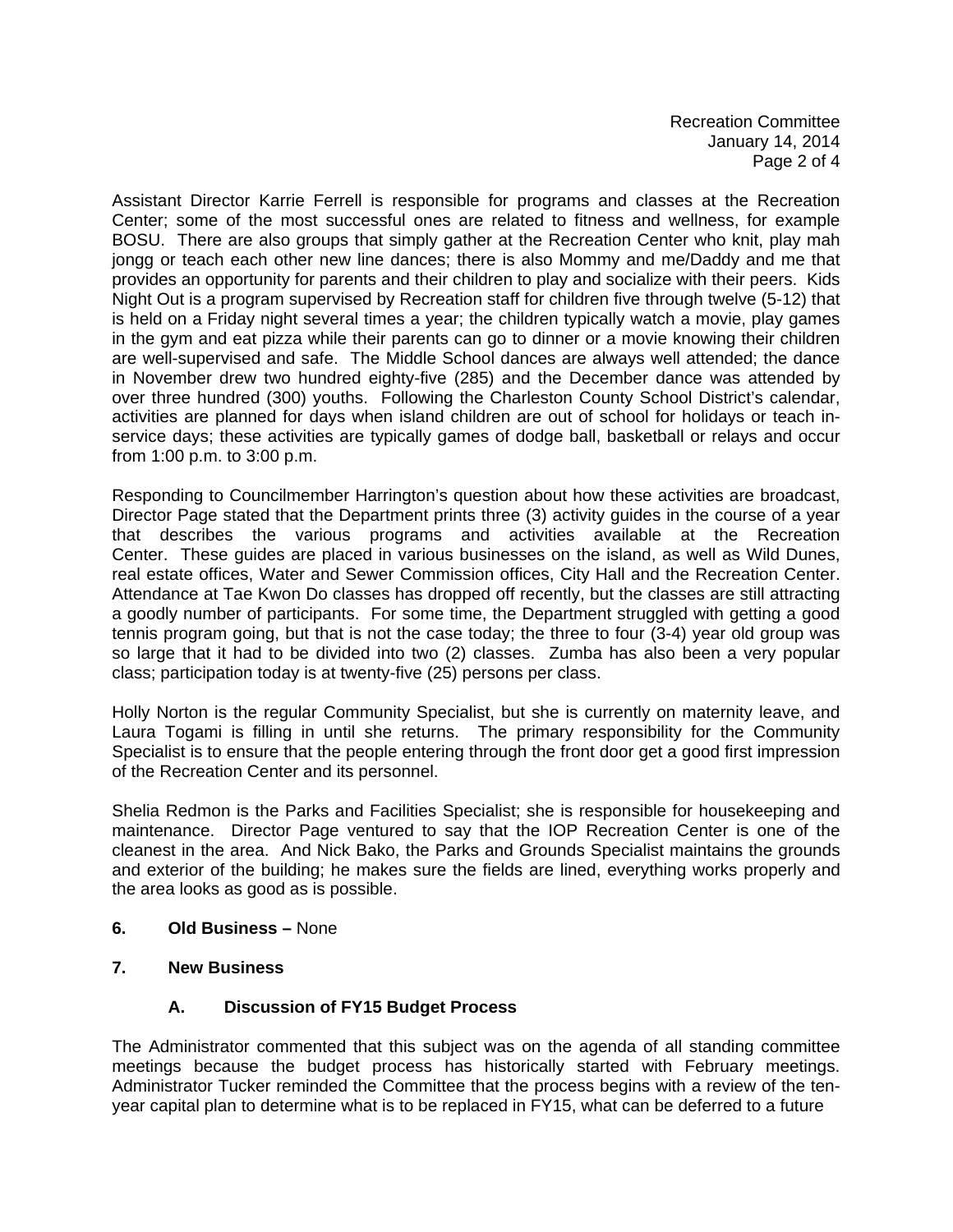Recreation Committee January 14, 2014 Page 3 of 4

year and what is to be added; from that listing, the capital budgets are generated. After committees consider the capital budgets, the operating budgets are presented for the same type of scrutiny, and, finally, staff offers the revenue budgets that have been meshed with the capital and operating budgets.

Based on comments staff members have heard in the last couple of budget cycles, staff is interested in giving Council more ownership in budgetary decisions. Staff has traditionally presented a balanced budget to City Council, but now questions that Council would prefer to make more decisions about which funds pay for which expenditures.

Chair Carroll stated his opinion that ninety percent (90%) of the people who use the Rec Center are residents, but Director Page countered that the percentage is close to seventy-five percent (75%). She explained that the island attracts a large number of people from the northern states in the winter months who take advantage of the facility and its many programs.

Administrator Tucker added that, with increasing frequency, the island is attracting visiting teams of lacrosse, basketball, soccer and baseball who are participating in some type of regional tournament; they rent houses on the island and use City facilities for practice.

# **B. Award of Contracts in Excess of \$10,000**

## **Award of a contract to Byrd's Taylormade Fencing, low bidder, in the amount of \$36,400 for the budgeted replacement of Clarkin Field fencing**

Director Page reported that the City had received three (3) bids for the fencing, and Byrd's Taylormade Fencing was the low bidder; the bid summary is on page 15 of the monthly report. AAA Fencing quoted thirty-five thousand dollars (\$35,000) for the new fencing, but their bid was the highest by the time they added the removal of the existing fencing. The Director indicated that she did a thorough vetting of Byrd's references and was assured that Byrd's is a reputable company that would do a good job for the City; therefore, the Director recommends awarding the contract to Byrd's Taylormade Fencing for thirty-six thousand four hundred dollar (\$36,400).

## **MOTION: Councilmember Buckhannon moved to recommend a contract award to Byrd's Taylormade Fencing in the amount of \$36,400; Councilmember Harrington seconded and the motion PASSED UNANIMOUSLY.**

Councilmember Buckhannon asked how quickly Byrd's would be able to install the fencing once the contract is signed; Director Page responded that she was comfortable that the fencing would be in place before the season begins in March.

## **8. Miscellaneous Business**

Next Meeting Date: 4:45 p.m., Monday, February 10<sup>th</sup> in the City Hall Conference Room.

**9. Adjourn**